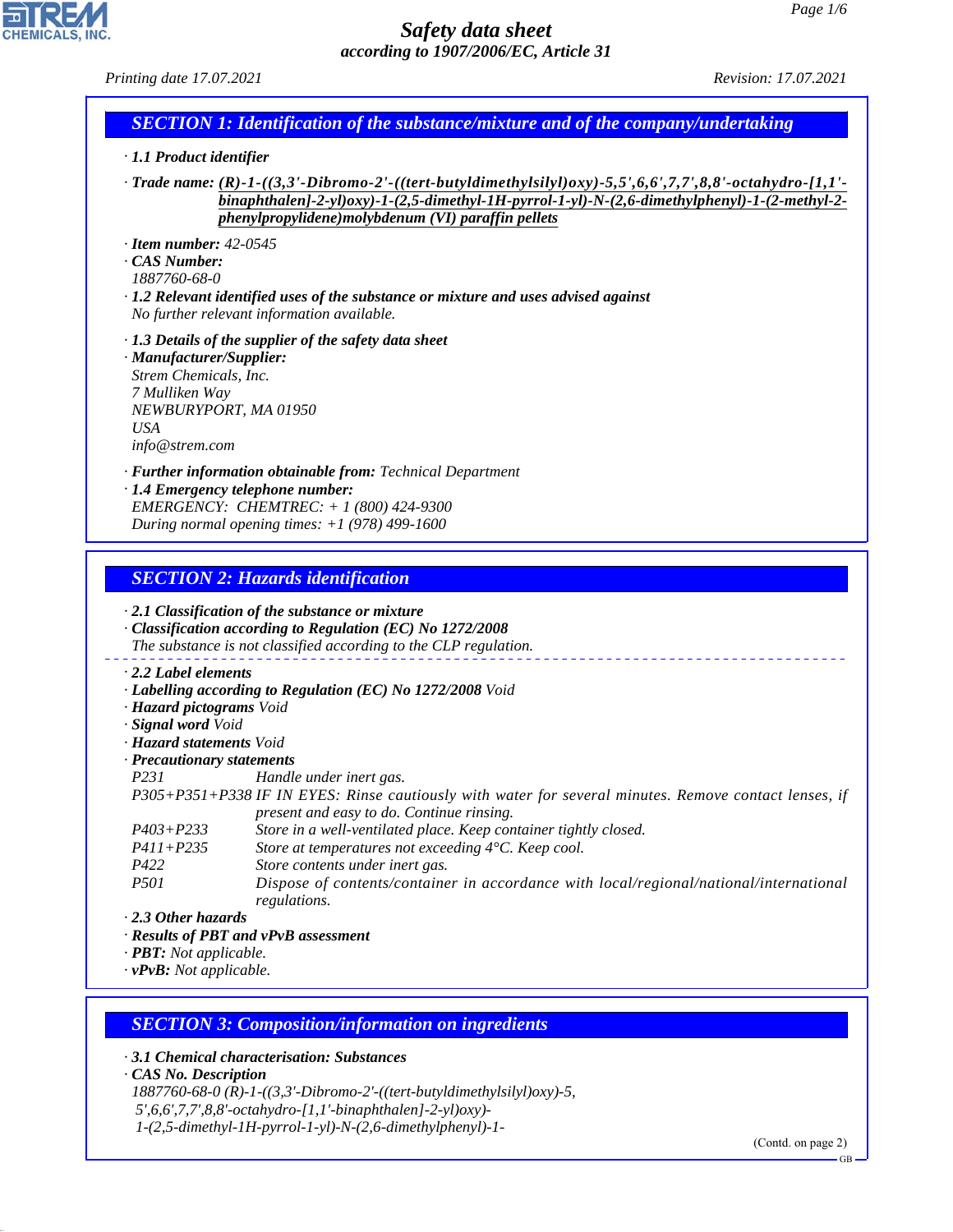*Printing date 17.07.2021 Revision: 17.07.2021*

*Trade name: (R)-1-((3,3'-Dibromo-2'-((tert-butyldimethylsilyl)oxy)-5,5',6,6',7,7',8,8'-octahydro-[1,1' binaphthalen]-2-yl)oxy)-1-(2,5-dimethyl-1H-pyrrol-1-yl)-N-(2,6-dimethylphenyl)-1-(2-methyl-2 phenylpropylidene)molybdenum (VI) paraffin pellets*

(Contd. of page 1)

 *(2-methyl-2-phenylpropylidene)molybdenum (VI) paraffin pellets*

## *SECTION 4: First aid measures*

- *· 4.1 Description of first aid measures*
- *· General information: No special measures required.*
- *· After inhalation: Supply fresh air; consult doctor in case of complaints.*
- *· After skin contact: Generally the product does not irritate the skin.*
- *· After eye contact: Rinse opened eye for several minutes under running water. Then consult a doctor.*
- *· After swallowing: If symptoms persist consult doctor.*
- *· 4.2 Most important symptoms and effects, both acute and delayed No further relevant information available.*
- *· 4.3 Indication of any immediate medical attention and special treatment needed*
- *No further relevant information available.*

## *SECTION 5: Firefighting measures*

- *· 5.1 Extinguishing media*
- *· Suitable extinguishing agents: Use fire extinguishing methods suitable to surrounding conditions.*
- *· 5.2 Special hazards arising from the substance or mixture No further relevant information available.*
- *· 5.3 Advice for firefighters*
- *· Protective equipment: No special measures required.*

## *SECTION 6: Accidental release measures*

- *· 6.1 Personal precautions, protective equipment and emergency procedures Not required.*
- *· 6.2 Environmental precautions: Do not allow to enter sewers/ surface or ground water.*
- *· 6.3 Methods and material for containment and cleaning up:*
- *Dispose contaminated material as waste according to item 13.*
- *· 6.4 Reference to other sections*
- *See Section 7 for information on safe handling.*
- *See Section 8 for information on personal protection equipment.*
- *See Section 13 for disposal information.*

#### *SECTION 7: Handling and storage*

- *· 7.1 Precautions for safe handling No special measures required. Open and handle receptacle with care.*
- *· Handling: Handle under inert gas.*
- *· Information about fire and explosion protection: No special measures required.*
- *· 7.2 Conditions for safe storage, including any incompatibilities*
- *· Storage:*

44.1.1

- *Keep cool. Store contents under inert gas.*
- *· Requirements to be met by storerooms and receptacles: No special requirements.*
- *· Information about storage in one common storage facility: Not required.*

(Contd. on page 3)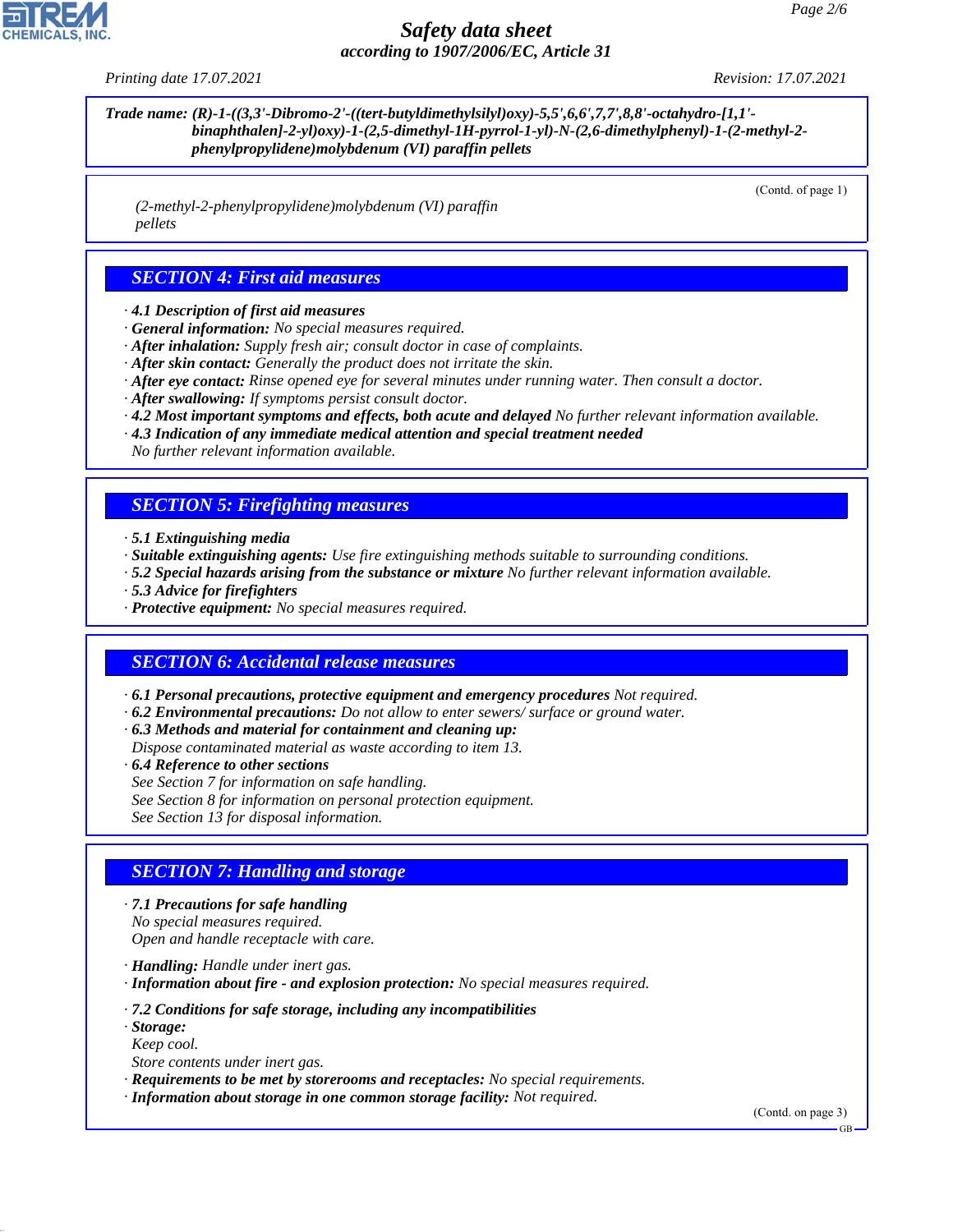*Printing date 17.07.2021 Revision: 17.07.2021*

*Trade name: (R)-1-((3,3'-Dibromo-2'-((tert-butyldimethylsilyl)oxy)-5,5',6,6',7,7',8,8'-octahydro-[1,1' binaphthalen]-2-yl)oxy)-1-(2,5-dimethyl-1H-pyrrol-1-yl)-N-(2,6-dimethylphenyl)-1-(2-methyl-2 phenylpropylidene)molybdenum (VI) paraffin pellets*

(Contd. of page 2)

- *· Further information about storage conditions: Store in cool, dry conditions in well sealed receptacles.*
- *· Recommended storage temperature: Store at temperatures not exceeding 4 °C. Keep cool.*
- *· 7.3 Specific end use(s) No further relevant information available.*

## *SECTION 8: Exposure controls/personal protection*

- *· Additional information about design of technical facilities: No further data; see item 7.*
- *· 8.1 Control parameters*
- *· Ingredients with limit values that require monitoring at the workplace: Not required.*
- *· Additional information: The lists valid during the making were used as basis.*
- *· 8.2 Exposure controls*
- *· Personal protective equipment:*
- *· General protective and hygienic measures:*
- *The usual precautionary measures are to be adhered to when handling chemicals.*
- *· Respiratory protection: Not required.*
- *· Protection of hands:*



44.1.1

\_S*Protective gloves*

*The glove material has to be impermeable and resistant to the product/ the substance/ the preparation.*

*Due to missing tests no recommendation to the glove material can be given for the product/ the preparation/ the chemical mixture.*

*Selection of the glove material on consideration of the penetration times, rates of diffusion and the degradation · Material of gloves*

*The selection of the suitable gloves does not only depend on the material, but also on further marks of quality and varies from manufacturer to manufacturer.*

*· Penetration time of glove material*

*The exact break through time has to be found out by the manufacturer of the protective gloves and has to be observed.*

*· Eye protection: Safety glasses*

| .9.1 Information on basic physical and chemical properties<br><b>General Information</b> |                           |                    |
|------------------------------------------------------------------------------------------|---------------------------|--------------------|
| $\cdot$ Appearance:                                                                      |                           |                    |
| Form:                                                                                    | Pellets                   |                    |
| Colour:                                                                                  | Not determined.           |                    |
| $\cdot$ Odour:                                                                           | Characteristic            |                    |
| • Odour threshold:                                                                       | Not determined.           |                    |
| $\cdot$ pH-value:                                                                        | Not applicable.           |                    |
| $\cdot$ Change in condition                                                              |                           |                    |
| Melting point/freezing point:                                                            | Undetermined.             |                    |
| Initial boiling point and boiling range: Undetermined.                                   |                           |                    |
| · Flash point:                                                                           | Not applicable.           |                    |
| $\cdot$ Flammability (solid, gas):                                                       | Product is not flammable. |                    |
| · Ignition temperature:                                                                  |                           |                    |
| <b>Decomposition temperature:</b>                                                        | Not determined.           |                    |
|                                                                                          |                           | (Contd. on page 4) |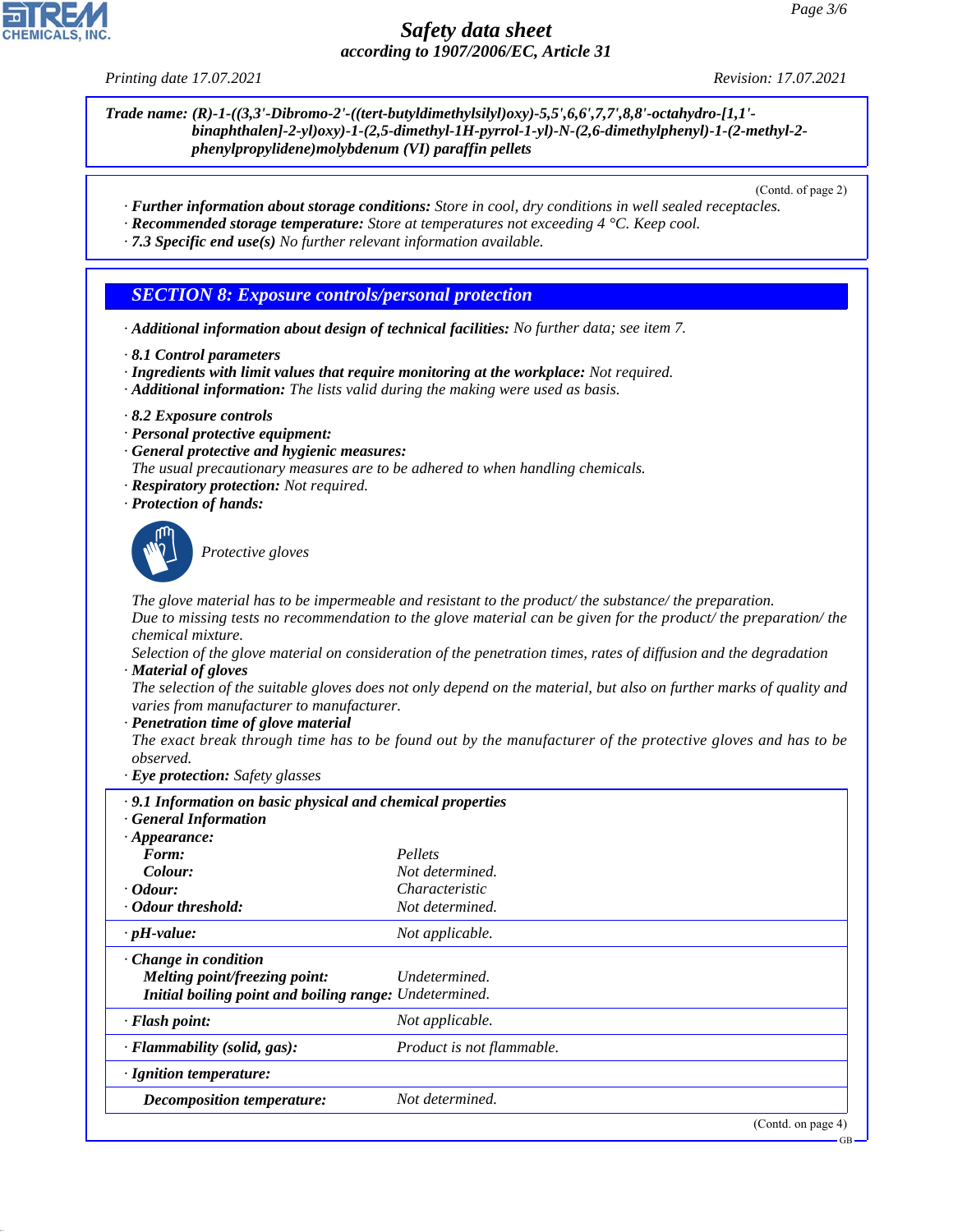*Printing date 17.07.2021 Revision: 17.07.2021*

#### *Trade name: (R)-1-((3,3'-Dibromo-2'-((tert-butyldimethylsilyl)oxy)-5,5',6,6',7,7',8,8'-octahydro-[1,1' binaphthalen]-2-yl)oxy)-1-(2,5-dimethyl-1H-pyrrol-1-yl)-N-(2,6-dimethylphenyl)-1-(2-methyl-2 phenylpropylidene)molybdenum (VI) paraffin pellets*

|                                           | (Contd. of page 3)                            |
|-------------------------------------------|-----------------------------------------------|
| · Auto-ignition temperature:              | Not determined.                               |
| $\cdot$ Explosive properties:             | Product does not present an explosion hazard. |
| $\cdot$ Explosion limits:                 |                                               |
| Lower:                                    | Not determined.                               |
| <b>Upper:</b>                             | Not determined.                               |
| · Vapour pressure:                        | Not applicable.                               |
| $\cdot$ Density:                          | Not determined.                               |
| $\cdot$ Relative density                  | Not determined.                               |
| · Vapour density                          | Not applicable.                               |
| $\cdot$ Evaporation rate                  | Not applicable.                               |
| · Solubility in / Miscibility with        |                                               |
| water:                                    | <i>Insoluble.</i>                             |
| · Partition coefficient: n-octanol/water: | Not determined.                               |
| $\cdot$ Viscosity:                        |                                               |
| Dynamic:                                  | Not applicable.                               |
| Kinematic:                                | Not applicable.                               |
| · Solvent content:                        |                                               |
| Organic solvents:                         | $0.0\%$                                       |
| $VOC$ (EC)                                | $0.00\%$                                      |
| $\cdot$ 9.2 Other information             | No further relevant information available.    |

# *SECTION 10: Stability and reactivity*

- *· 10.1 Reactivity No further relevant information available.*
- *· 10.2 Chemical stability*
- *· Thermal decomposition / conditions to be avoided: No decomposition if used according to specifications.*
- *· 10.3 Possibility of hazardous reactions No dangerous reactions known.*
- *· 10.4 Conditions to avoid No further relevant information available.*
- *· 10.5 Incompatible materials: No further relevant information available.*
- *· 10.6 Hazardous decomposition products: No dangerous decomposition products known.*

## *SECTION 11: Toxicological information*

*· 11.1 Information on toxicological effects*

- *· Acute toxicity Based on available data, the classification criteria are not met.*
- *· Primary irritant effect:*

44.1.1

- *· Skin corrosion/irritation Based on available data, the classification criteria are not met.*
- *· Serious eye damage/irritation Based on available data, the classification criteria are not met.*
- *· Respiratory or skin sensitisation Based on available data, the classification criteria are not met.*
- *· CMR effects (carcinogenity, mutagenicity and toxicity for reproduction)*
- *· Germ cell mutagenicity Based on available data, the classification criteria are not met.*
- *· Carcinogenicity Based on available data, the classification criteria are not met.*
- *· Reproductive toxicity Based on available data, the classification criteria are not met.*
- *· STOT-single exposure Based on available data, the classification criteria are not met.*
- *· STOT-repeated exposure Based on available data, the classification criteria are not met.*

(Contd. on page 5)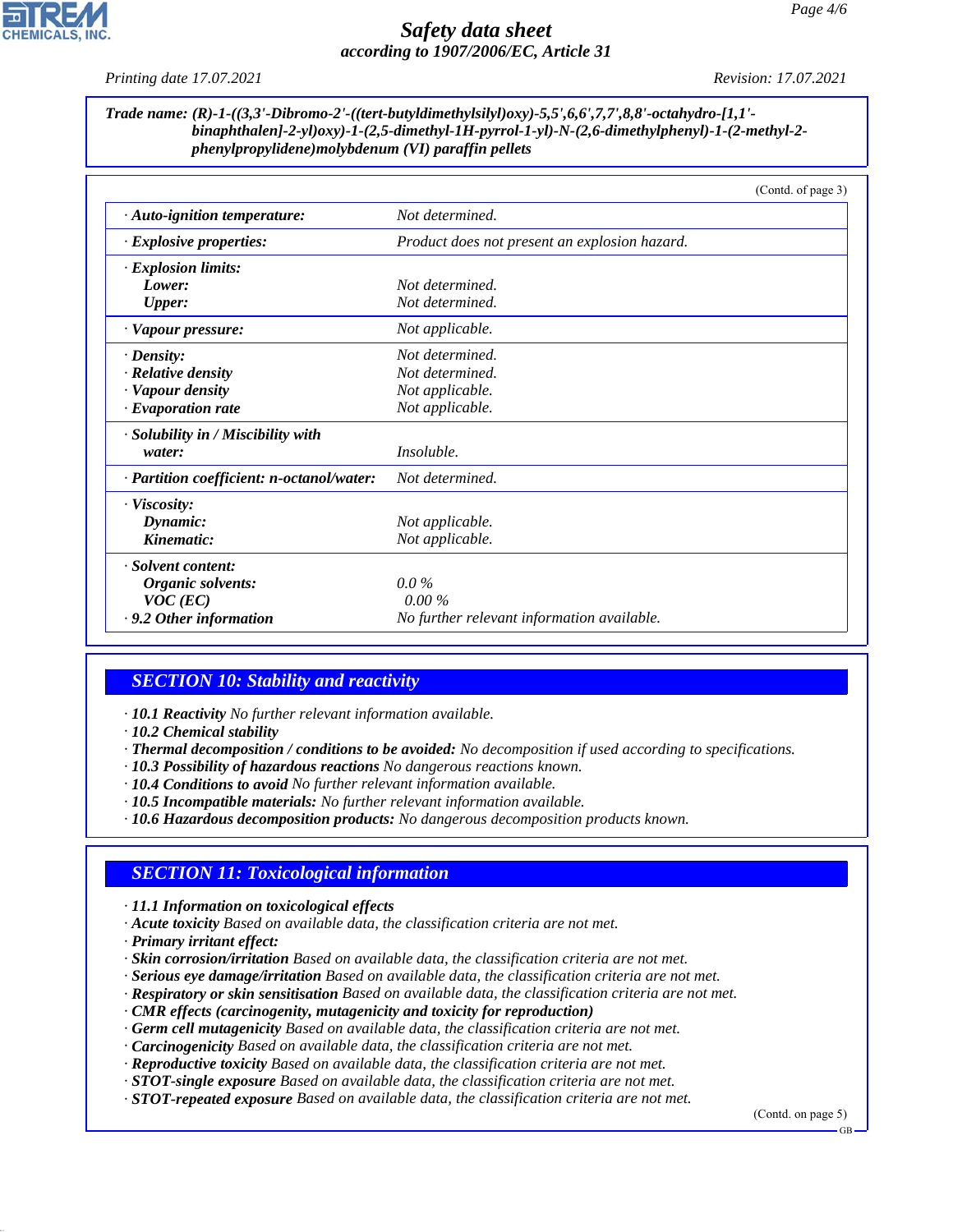44.1.1

## *Safety data sheet according to 1907/2006/EC, Article 31*

*Printing date 17.07.2021 Revision: 17.07.2021*

*Trade name: (R)-1-((3,3'-Dibromo-2'-((tert-butyldimethylsilyl)oxy)-5,5',6,6',7,7',8,8'-octahydro-[1,1' binaphthalen]-2-yl)oxy)-1-(2,5-dimethyl-1H-pyrrol-1-yl)-N-(2,6-dimethylphenyl)-1-(2-methyl-2 phenylpropylidene)molybdenum (VI) paraffin pellets*

(Contd. of page 4)

*· Aspiration hazard Based on available data, the classification criteria are not met.*

### *SECTION 12: Ecological information*

#### *· 12.1 Toxicity*

*· Aquatic toxicity: No further relevant information available.*

- *· 12.2 Persistence and degradability No further relevant information available.*
- *· 12.3 Bioaccumulative potential No further relevant information available.*
- *· 12.4 Mobility in soil No further relevant information available.*
- *· Additional ecological information:*

*· General notes:*

*Water hazard class 1 (German Regulation) (Self-assessment): slightly hazardous for water*

*Do not allow undiluted product or large quantities of it to reach ground water, water course or sewage system.*

*· 12.5 Results of PBT and vPvB assessment*

*· PBT: Not applicable.*

*· vPvB: Not applicable.*

*· 12.6 Other adverse effects No further relevant information available.*

*SECTION 13: Disposal considerations*

*· 13.1 Waste treatment methods*

*· Recommendation Disposal must be made according to official regulations.*

*· Uncleaned packaging:*

*· Recommendation: Disposal must be made according to official regulations.*

### *SECTION 14: Transport information*

| $\cdot$ 14.1 UN-Number<br>ADR, ADN, IMDG, IATA                                            | not regulated   |
|-------------------------------------------------------------------------------------------|-----------------|
| $\cdot$ 14.2 UN proper shipping name<br>· ADR, ADN, IMDG, IATA                            | not regulated   |
| $\cdot$ 14.3 Transport hazard class(es)                                                   |                 |
| · ADR, ADN, IMDG, IATA<br>· Class                                                         | not regulated   |
| · 14.4 Packing group<br>· ADR, IMDG, IATA                                                 | not regulated   |
| $\cdot$ 14.5 Environmental hazards:                                                       | Not applicable. |
| $\cdot$ 14.6 Special precautions for user                                                 | Not applicable. |
| $\cdot$ 14.7 Transport in bulk according to Annex II of<br><b>Marpol and the IBC Code</b> | Not applicable. |
| · UN "Model Regulation":                                                                  | not regulated   |
|                                                                                           |                 |

(Contd. on page 6)